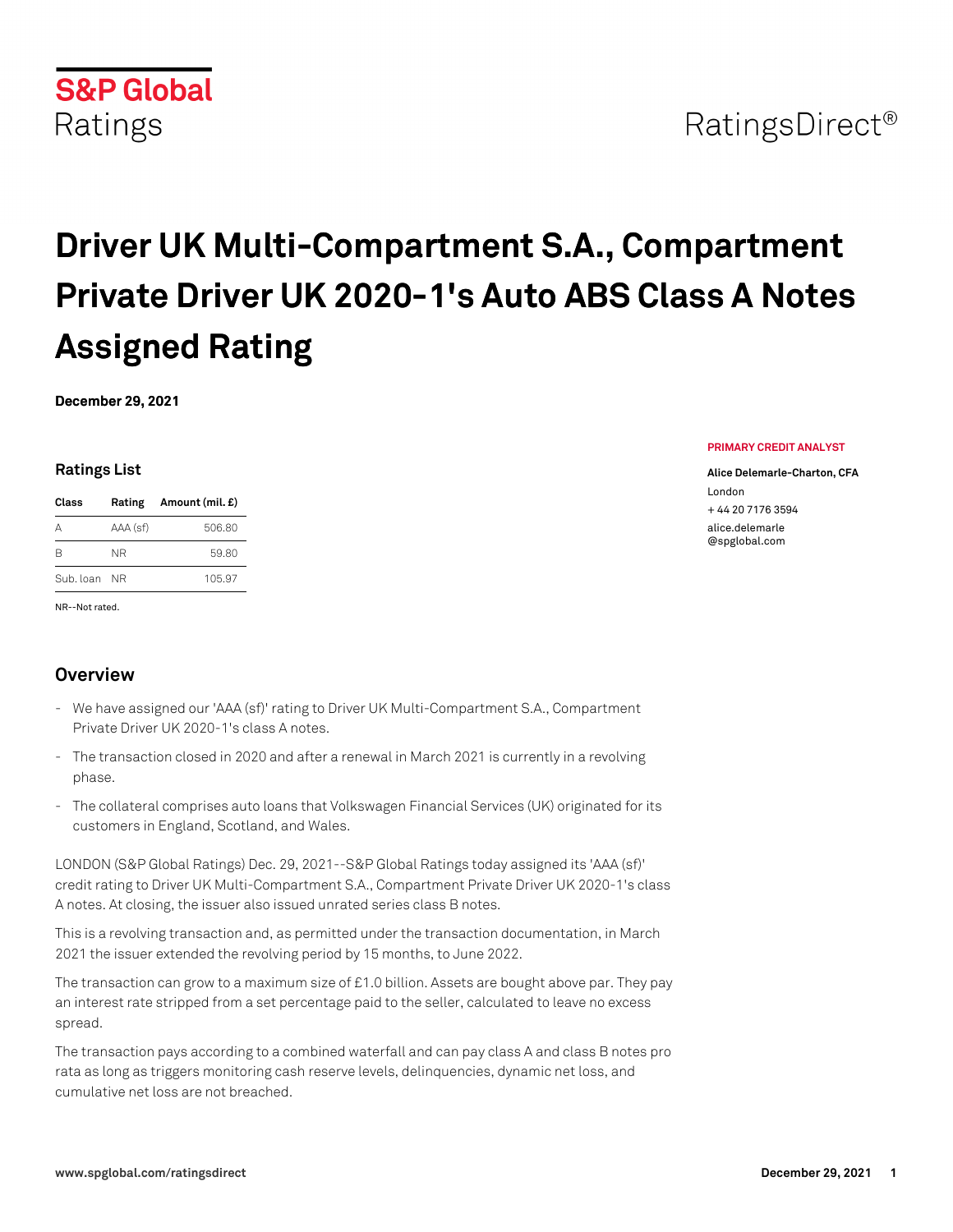A combination of subordination, overcollateralization, and a cash reserve provides credit enhancement.

Our analysis indicates that the class A notes' available credit enhancement is sufficient to withstand losses that are commensurate with a 'AAA' rating.

Our rating in this transaction is not constrained by the application of structured finance sovereign risk, counterparty, or operational risk criteria (see "Related Criteria").

## **Potential effects of proposed criteria changes**

Our ratings are based on our applicable criteria, including our global auto ABS criteria. However, these criteria are under review (see "Request For Comment: Global Auto ABS Methodology And Assumptions," published on Nov. 30, 2021).

We will evaluate the market feedback, which may result in further changes to the criteria. As a result of this review, our future auto ABS criteria may differ from our current criteria. The criteria change may affect the ratings in this transaction. Until such time that we adopt new criteria, we will continue to rate and surveil these notes using our existing criteria (see "Related Criteria").

# **Related Criteria**

- General Criteria: Environmental, Social, And Governance Principles In Credit Ratings, Oct. 10, 2021
- Criteria | Structured Finance | General: Global Framework For Payment Structure And Cash Flow Analysis Of Structured Finance Securities, Dec. 22, 2020
- Criteria | Structured Finance | General: Counterparty Risk Framework: Methodology And Assumptions, March 8, 2019
- Criteria | Structured Finance | General: Incorporating Sovereign Risk In Rating Structured Finance Securities: Methodology And Assumptions, Jan. 30, 2019
- Legal Criteria: Structured Finance: Asset Isolation And Special-Purpose Entity Methodology, March 29, 2017
- Criteria | Structured Finance | ABS: Methodology And Assumptions For European Auto ABS, Oct. 15, 2015
- Criteria | Structured Finance | General: Global Framework For Assessing Operational Risk In Structured Finance Transactions, Oct. 9, 2014
- Criteria | Structured Finance | ABS: Global Methodology And Assumptions For Assessing The Credit Quality Of Securitized Consumer Receivables, Oct. 9, 2014
- Criteria | Structured Finance | General: Global Derivative Agreement Criteria, June 24, 2013
- General Criteria: Principles Of Credit Ratings, Feb. 16, 2011
- Criteria | Structured Finance | General: Methodology For Servicer Risk Assessment, May 28, 2009
- Criteria | Structured Finance | ABS: European Consumer Finance Criteria, March 10, 2000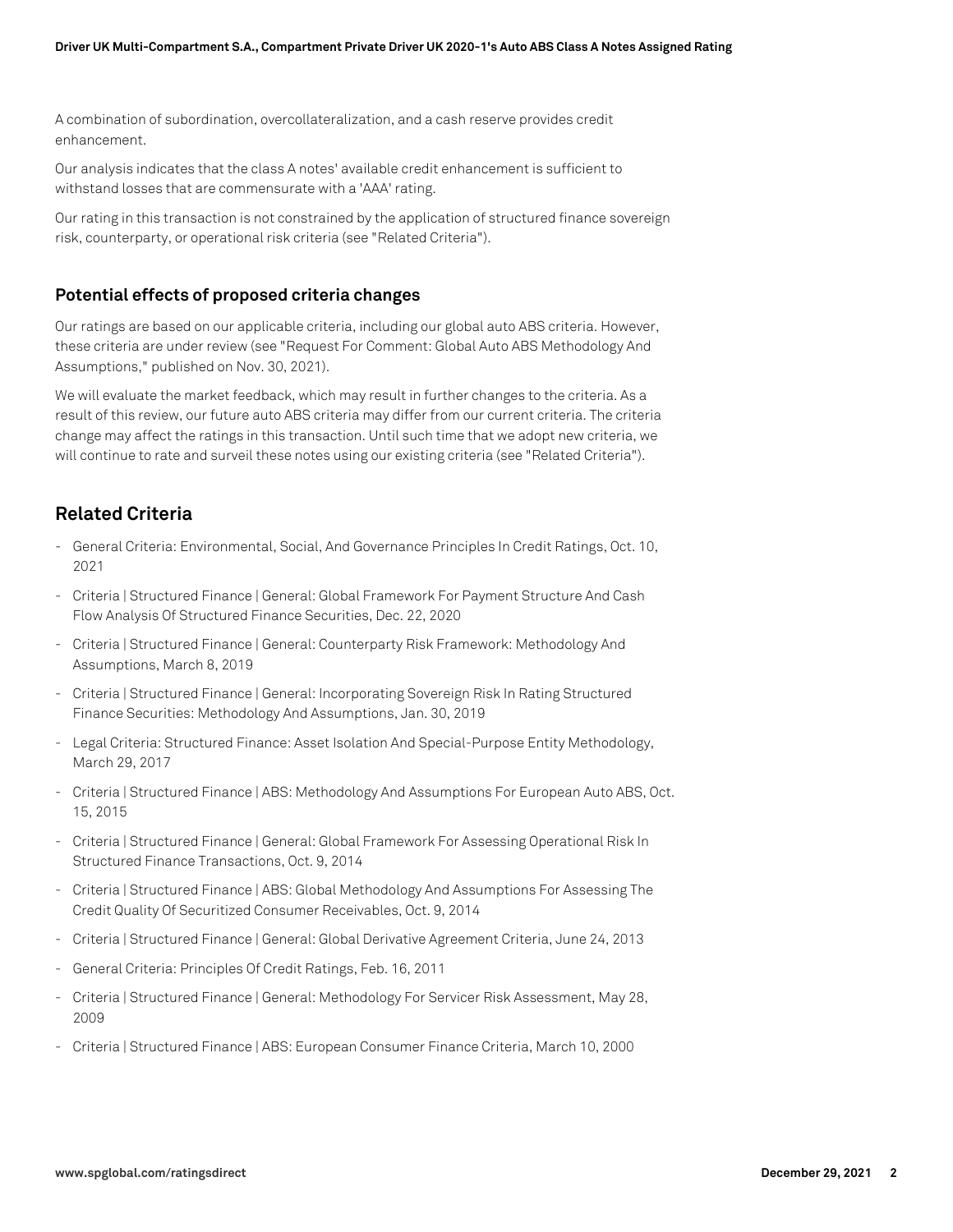## **Related Research**

- Request For Comment: Global Auto ABS Methodology And Assumptions, Nov. 30, 2021
- Credit Conditions Europe Q3 2021: Late-Cycle Redux, June 29, 2021
- ESG Industry Report Card: Auto Asset-Backed Securities, March 31, 2021
- 2017 EMEA ABS Scenario And Sensitivity Analysis, July 6, 2017
- Global Structured Finance Scenario And Sensitivity Analysis 2016: The Effects Of The Top Five Macroeconomic Factors, Dec. 16, 2016
- European Structured Finance Scenario And Sensitivity Analysis 2016: The Effects Of The Top Five Macroeconomic Factors, Dec. 16, 2016